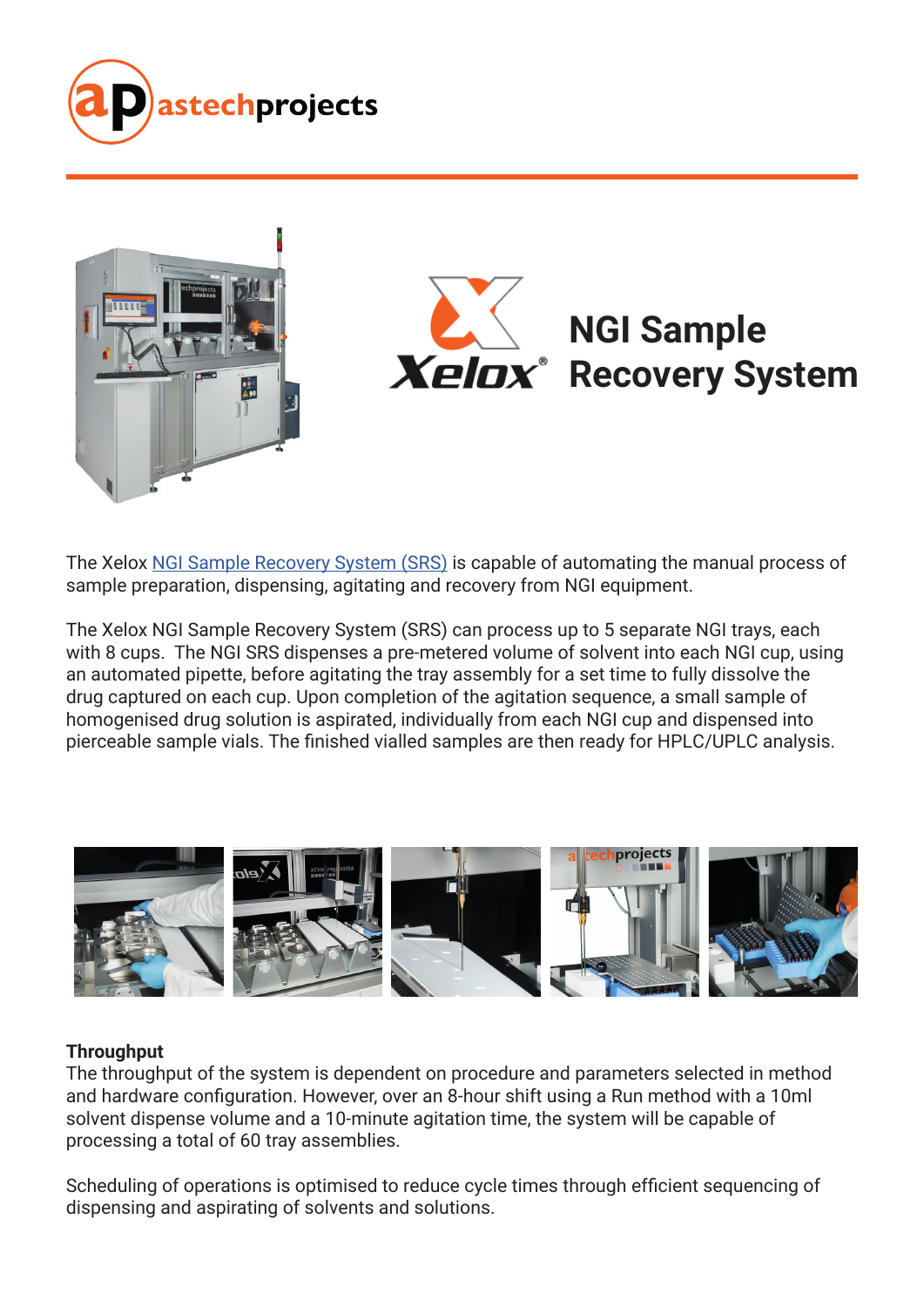



#### **Feature Overview**

- Parallel processing and 'Just in Time' software scheduling to optimise throughputs and process 5 trays in less than 60 minutes
- Configurable stage recovery order/sequencing gives you control
- High precision syringe pumps can handle very small volumes
- Configurable motion profiles for agitation (angle, duration and frequency) optimise solute dissolution for faster processing time
- Waste solvent capacity for 1 week of running, in fire-rated cabinets
- Small system footprint and minimal effect on lab conditions no special modifications to infrastructure needed to install the system
- Built-in extraction system (+ monitoring) no additional equipment needed
- Modular design components and expandable control system  $-$  build your full automation solution as needed
- Intuitive operator interface with touchscreen controls simple and easy to use with password protection and access levels for all types of users
- Email notification system to inform operators that runs are complete  $-$  don't be chained to your equipment
- Ethernet based control system with no requirement for third party licensing and/or fieldbuses – doesn't require any special modifications to your IT infrastructure
- Remote diagnostics support functions via remote access tools or VPN many queries can be resolved without the need for an on-site engineer
- Long term retention of sample tracking data assists with 21 CFR Part 11 compliance
- LIMS compatible data exporting functions, configurable report templates and system performance tracking.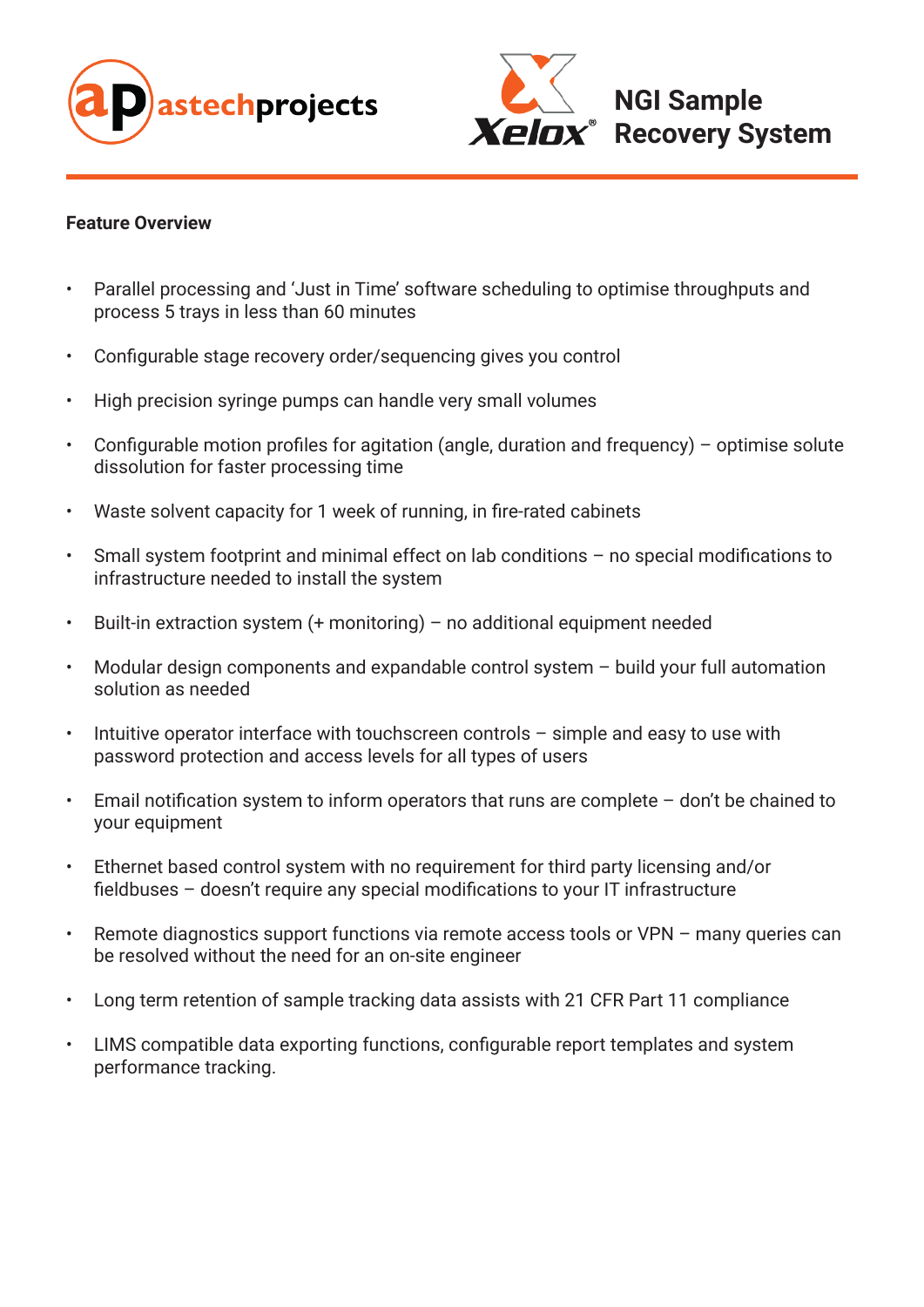



# **Key Parameters**

| Parameter                                     | <b>Min</b><br>Value | Max<br>Value | Unit       | <b>Description</b>                                                                     |
|-----------------------------------------------|---------------------|--------------|------------|----------------------------------------------------------------------------------------|
| Solvent Dispense/<br><b>Aspirate Flowrate</b> | 1                   | 80           | ml/min     | Flowrate of solvent from needle during a run                                           |
| Wash/Purge Volume                             | $\mathbf{1}$        | 25           | ml         | Volume of solvent dispensed during a purge<br>action                                   |
| <b>Gantry Move Speed</b>                      | 10                  | 600          | mm/s       | Speed needle is moved by gantry and<br>sampler                                         |
| Motor Move min/<br>max Position               | $-10$               | $+50$        | deg        | The position that the motor moves to when<br>agitating a sample in the loaded NGI tray |
| Left/right side<br><b>Recovery Position</b>   | $-10$               | $+50$        | deg        | Tray tilt to aid recovery of samples from<br>cups on tray after agitation              |
| Solvent/Solution<br>Dispense Volume           | 1                   | 55           | ml         | Solvent selected from list in system and<br>dispensed into cup                         |
| <b>Agitation Duration</b>                     | 1                   | 1200         | S          | Agitation duration time                                                                |
| <b>Agitation Frequency</b>                    | 5                   | 55           | <b>RPM</b> | Agitation cycles per minute                                                            |
| <b>Recovery Volume</b>                        | 0.5                 | 50           | ml         | Volume recoverable from tray cups                                                      |
| <b>Evaporation Timeout</b>                    | 60                  | 1200         | S          | The time a sample is allowed to be stood<br>before an alert is triggered               |

# **Syringe Pump**

The syringe pump is accurate to ±0.5% of the dispensed/aspirated liquid. Vialled sample volume accuracy is 1.5 ±0.15ml.

# **Stepper Motor (Agitation Movement)**

Frequency range of agitation is 5-55RPM. The agitation accuracy will be within ±1% per parameter.

#### **Extraction Unit**

Capable of handling the maximum solvent volume from 1 full 5 tray run (600ml) if fully evaporated within the system enclosure during maximum machine usage (24-hours, 7 day/ week).

The extraction unit is external to the system enclosure to aid filter changing without compromising user safety.